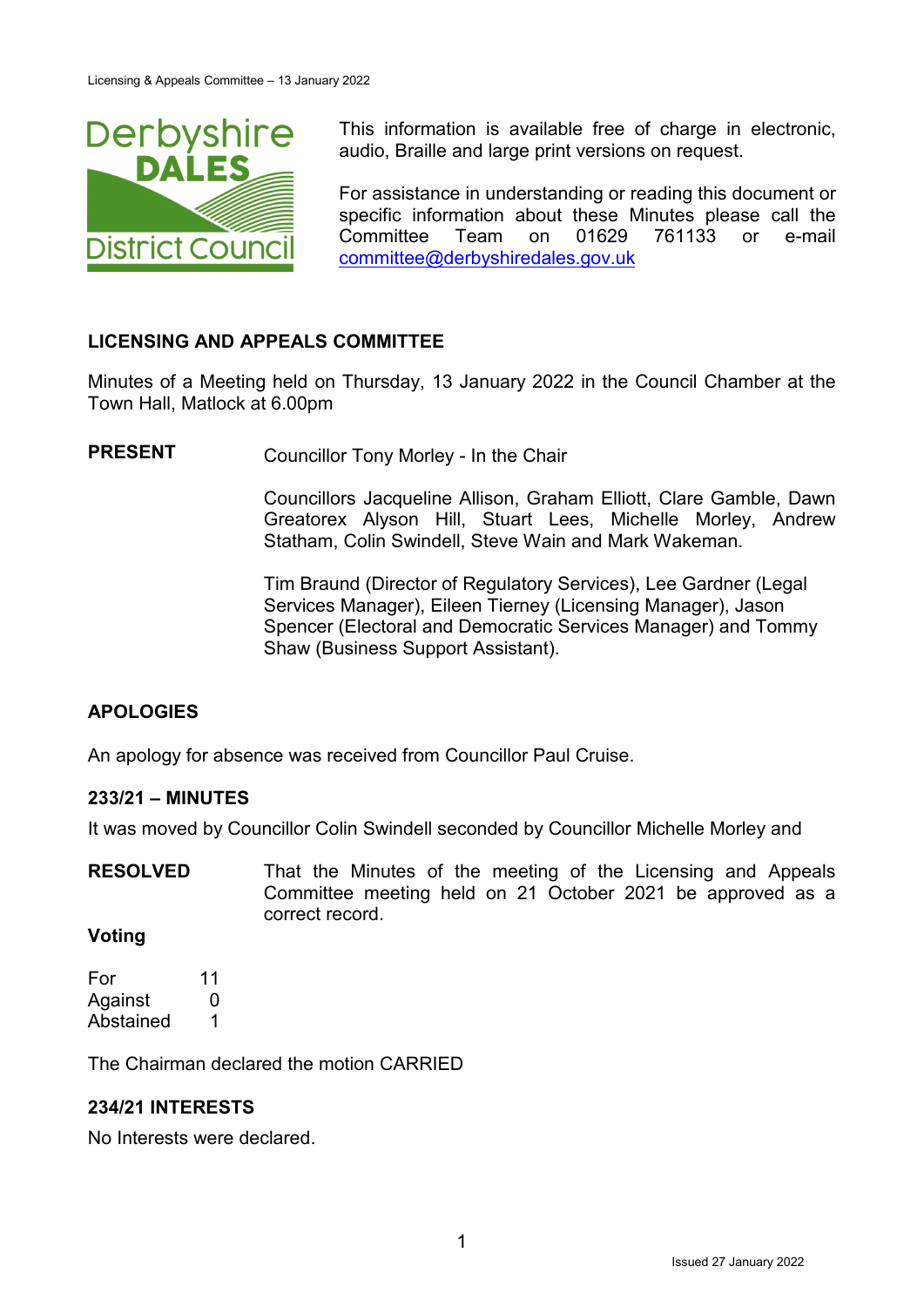# **235/21 – REVIEW OF GAMBLING STATEMENT OF PRINCIPLES (LICENSING POLICY)**

The Committee considered a report provide the Committee with an update on the 3-yearly formal review of the Council's Licensing Policy relating to gambling activities. Under the Gambling Act 2005, the Council was made responsible for issuing premises licences for casinos, bingo halls, betting offices, adult gaming centres and licensed family entertainment centres, the three licensing objectives under the legislation were:

- preventing gambling from being a source of crime or disorder, being associated with crime or disorder, or being used to support crime;
- ensuring that gambling is conducted in a fair and open way; and
- protecting children and other vulnerable persons from being harmed or exploited by gambling.

In accordance with the Act the Council had met the statutory requirement to prepare a Statement of Principles (Gambling Licensing Policy) which was used to regulate gambling in the District by setting out the Council's expectation of operators and make sure that the general public and the Responsible Authorities, specified in the legislation, were aware of the Council's regulatory approach to gambling activities.

The Policy was fully reviewed in 2018/19 to make sure that it remained consistent with the statutory guidance at that time and, to promote consistency and transparency, shared a common format to other licensing authorities in Derbyshire and was published on 31 January 2019. Since then the Policy had been kept under review and a draft Policy document with the administrative changes identified at the time was reported to the Committee in April 2019. These changes were not a modification to the content of the policy, simply an update to references within the document.

The Act also required the Council to republish its policy every three years following consultation on proposed changes. An internal review of the Policy took place in August 2021 and only administrative changes were required. In December 2021 a simple consultation was carried out with the main stakeholders (Gambling Commission, Responsible Authorities named in the legislation and current licence-holders). It was noted that no comments had been received following publication of the agenda that required an amendment to the draft Policy.

A draft of the revised policy was circulated with the Agenda.

It was moved by Councillor Graham Elliot, seconded by Councillor Mark Wakeman

**RESOLVED** (Unanimously) That the revised Gambling Statement of Principles be referred to the January meeting of the full Council for consideration for adoption and re-publishing, from 31 January 2022 for a period of 3 years.

The Chairman declared the motion CARRIED.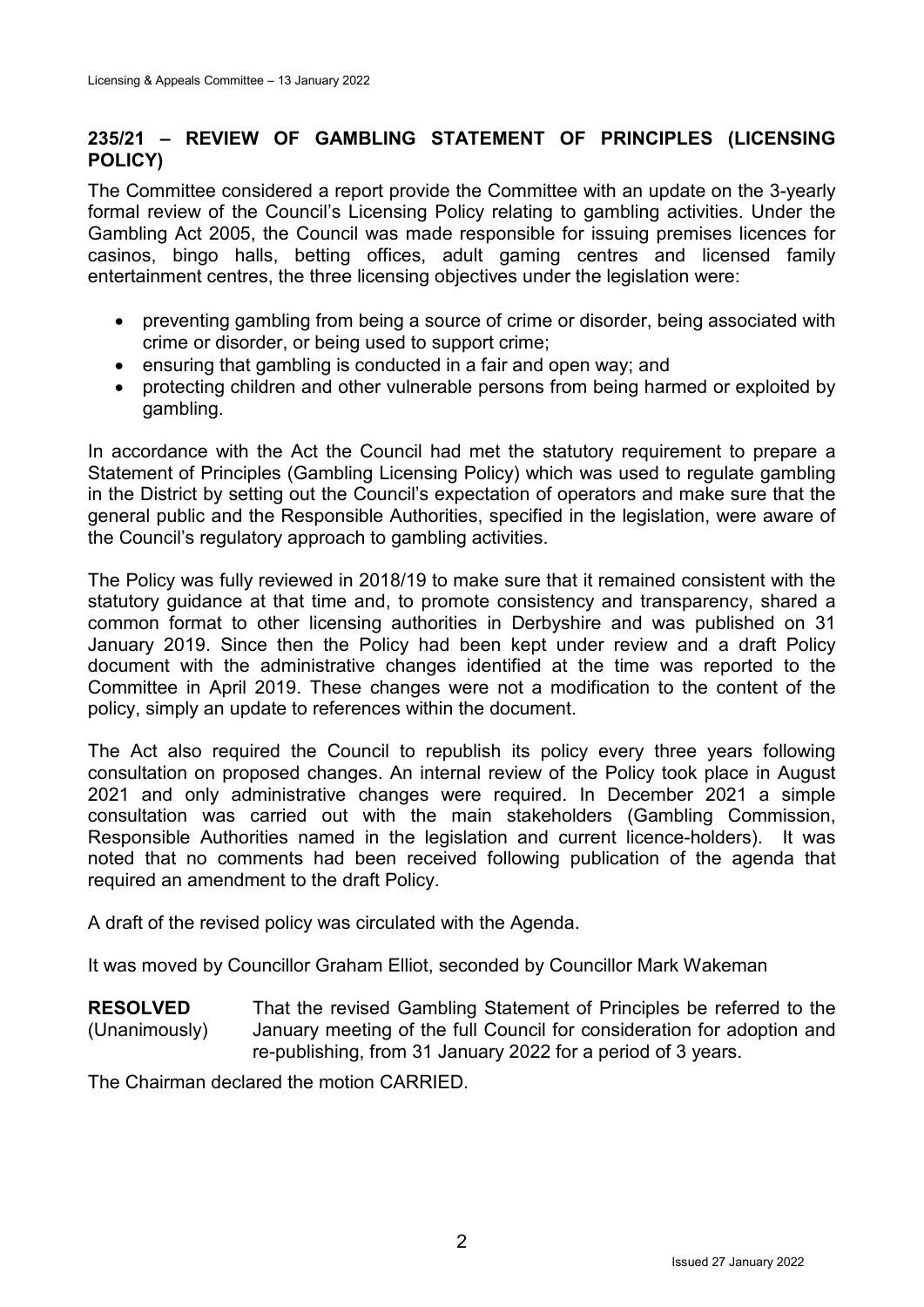# **236/21 – LICENSING & APPEALS SUB-COMMITTEE PROCEDURES**

The Committee considered a report seeking approval for written procedures on the Sub-Committee Hearings which aimed to provide a better customer service by giving applicants and parties involved clear guidance on how a hearing will be conducted as well as assist in the making of more robust decisions.

The procedures had been considered at the meeting of the Committee held on 21 October 2021 where consideration had been deferred to allow the Legal Services Manager the opportunity to look at issues raised by Members about the complexity of some of the procedures and the time allocated to speakers.

The following procedures were attached at appendix 1:

- a) New Application for a Licence under the Licensing Act 2003
- b) Application to vary an existing Licence under the Licensing Act 2003
- c) Review of existing Licence under the Licensing Act 2003
- d) Objection to a Temporary Event Notice (TEN)

To address concerns raised by Members the Legal Services Manager circulated revised wording of the final three paragraphs of procedures a) to c) as follows:

"3. The Council's constitution allows speakers 3 minutes in order to make their representations at Committee hearings. The Chair may allow more time if they consider it would help the Sub-Committee to hear all the evidence. Officers will endeavour to notify parties before the Committee

4 The Chair must allow equal times, in total, to both those for and against the application. For example if there are 10 speakers that have given notice to speak against the application, each of whom are given 3 minutes, the applicant will be allowed 30 minutes to respond.

5. If a Ward Councillor wishes to speak at the Sub-Committee on behalf of any person who made representation they must inform the Democratic Services Officer within any required deadline which residents they will be representing."

It was noted that to facilitate this approach the meeting to brief Sub-Committee Members before the hearing would be held slightly earlier in the process allowing participants to have advance notice of how long they would have to speak.

It was moved by Councillor Stuart Lees, seconded by Councillor Michele Morley and resolved.

**RESOLVED** (Unanimously) That the procedures set out in Appendix 1 be approved subject to the amendments to paragraphs 3,4,5 in procedures a), b) and c) as set out above.

The Chairman declared the motion CARRIED.

### **237/21 - NATIONAL TAXI AND PRIVATE HIRE VEHICLE STANDARDS LICENSING – PROGRESS REPORT**

The Committee considered a report providing an update on progress made since the discussion at the last meeting on the implementation of the national standards for Taxi and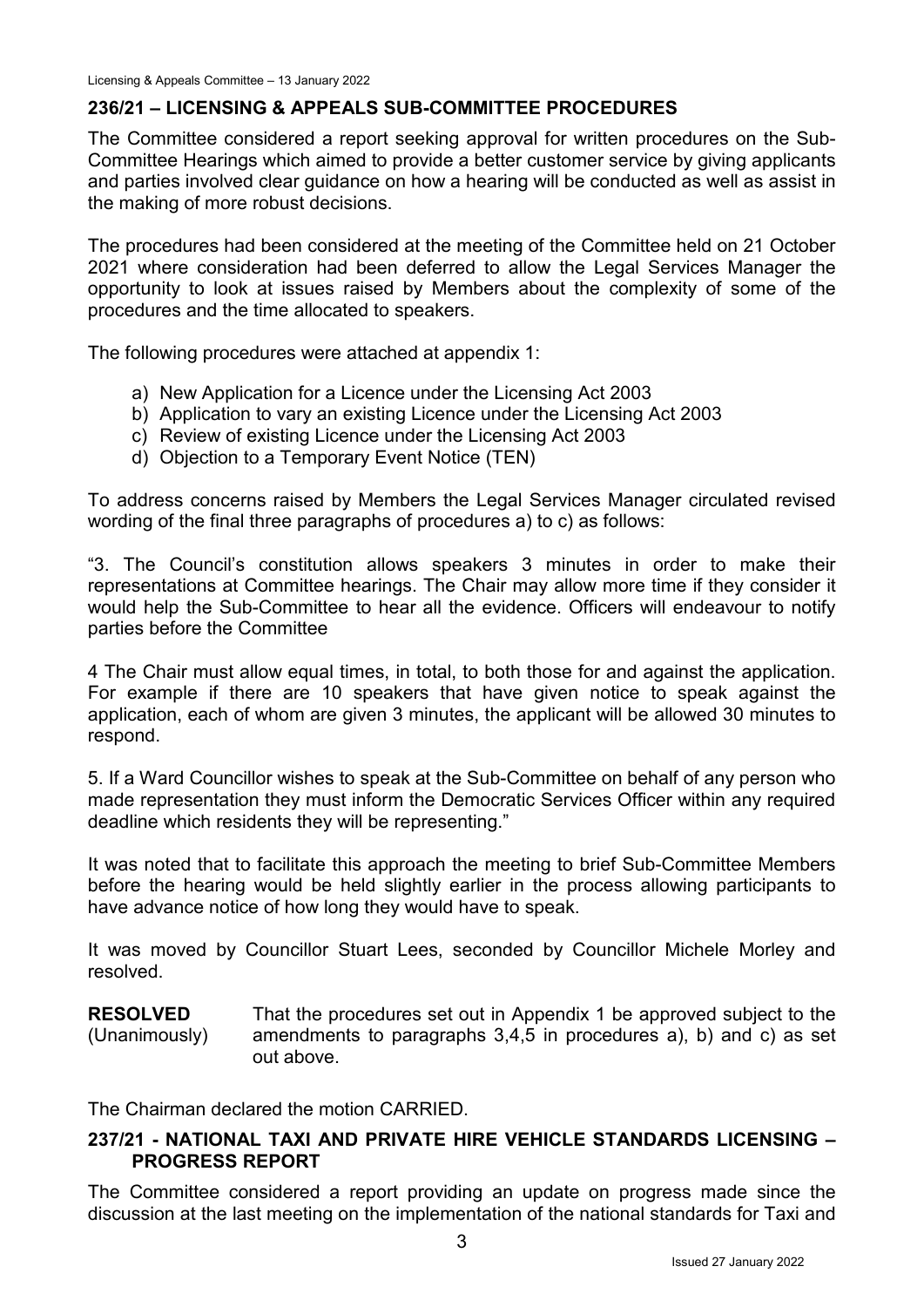#### Licensing & Appeals Committee – 13 January 2022

Private Hire Licensing, issued by the Department for Transport (DfT) in 2020 under section 177(1) of the Policing and Crime Act 2017.

The Committee were asked to review and update the Council's current Taxi and PHV Licensing Policy taking account of recommendations/comments received from a short survey/consultation exercise carried out since the last meeting. Seeking views on the following proposals:

- To gather and share information with other Licensing Authorities  $-$  using the national register of taxi licence refusals and revocations.
- Requiring Taxi & PHV licensed drivers to self-report within 48 hours of an arrest and release, charge or conviction of any sexual offence, any offence involving dishonesty or violence and any motoring offence.
- Reviewing the Council's Taxi Licensing Policy every 5 years, with interim reviews if changes necessary as a result of local needs, legislative change etc.
- Details of the Licensing Authority's whistle-blowing policy for Officers and Councillors.
- The Licensing Authority working closely with/being part of Multi Agency Safeguarding Teams.
- Having an improved system for recording complaints against drivers, and a mechanism for making sure passengers know how to make a complaint to the Licensing Authority.
- Changing the current policy to require licensed drivers to have 6-monthly Disclosure and Barring Service (DBS) criminal record checks; and making it mandatory for licensed drivers to subscribe to the DBS On-line Update Service.
- To introduce a more robust fit and proper test including relevance of criminal convictions – to revisit and update the current Penalty Points Scheme for offences and breach of conditions.
- To introduce criminality checks for vehicle licence holders who are not licensed drivers or operators and not subject to DBS checks at present. For example anyone who owns/part owns a licensed vehicle but is not licensed.
- Introduce improvements to Private Hire Operator record keeping requirements.

It was proposed that a 6-week public consultation exercise be carried out to obtain views on the proposed changes, and to invite any other revisions to the 3 year old Policy that would improve public and driver safety.

The Licensing Manager updated the Committee on plans to meet with the trade to discuss issues around setting maximum fares and suggested that this would provide a good opportunity to go through the standards in person and obtain feedback.

The Director of Regulatory Services provided an update on discussions relating to making the provision of CCTV mandatory in vehicles. It was noted that since the last meeting only the Health and Safety Executive had responded to the request for feedback from statutory consultees and that Derbyshire police had not responded. It was therefore suggested that there should be an ongoing discussion with the trade, members of the public and statutory bodies on this subject recognising that at some point in the future it was likely that CCTV would become a mandatory requirement.

It was moved by Councillor Colin Swindell and seconded by Councillor Mark Wakeman:

**RESOLVED** 1) That responses received to the survey/consultation exercise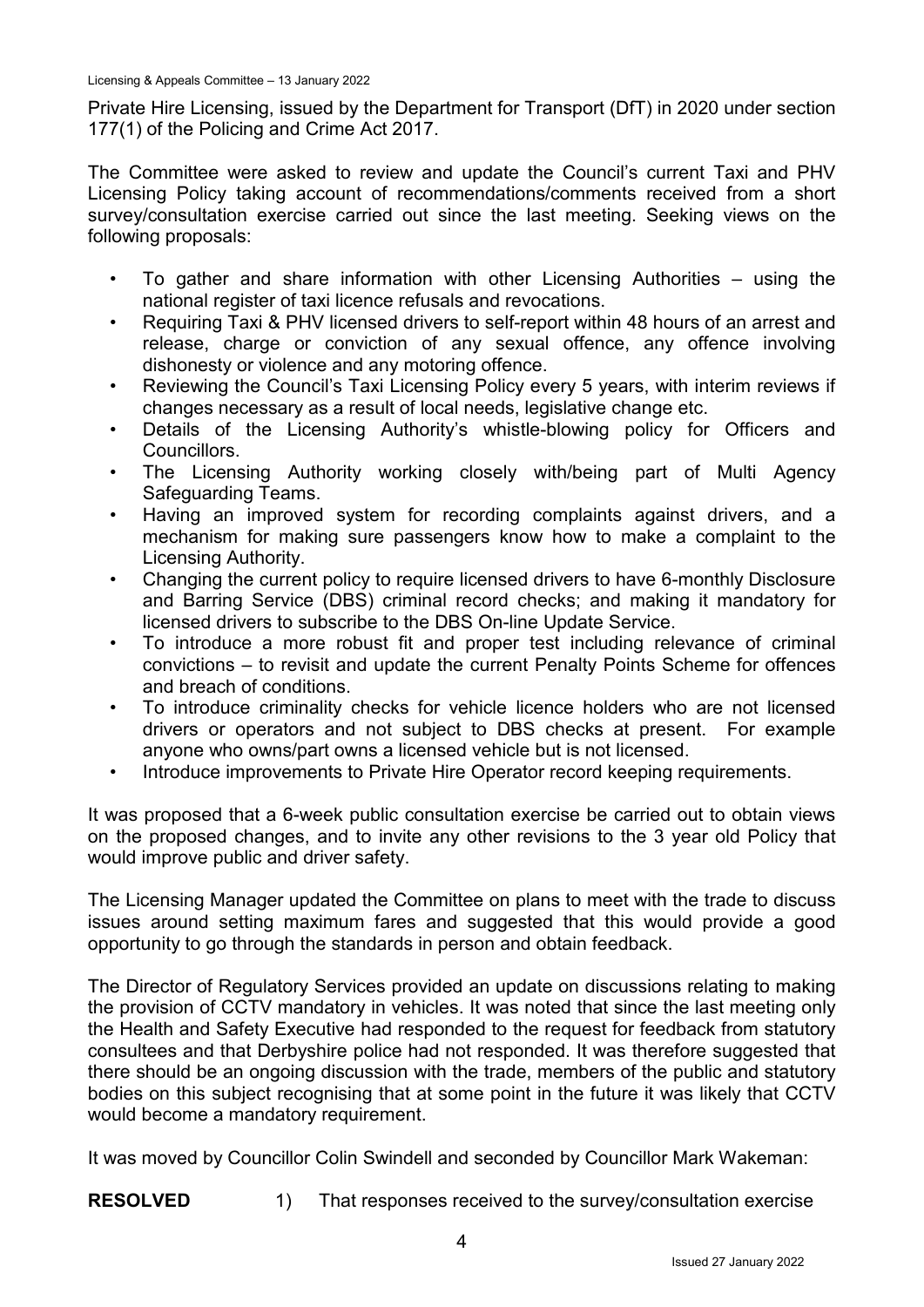

(Unanimously) with the local taxi and private hire trade and on the proposed policy changes be noted.

- 2) That the proposed changes be approved and included in a revised draft document of the Council's current Taxi and Private Hire Licensing Policy; following a further 6-week, wider, consultation exercise is carried out with all stakeholders, including the general public.
- 3) That comments received in respect of the draft Taxi and Private Hire Licensing Policy be reported to the April 2022 meeting of this Committee for consideration for referral to the next available meeting of full Council, to seek approval to revise, republish and implement the updated Policy document as soon as is practicable.
- 4) That Officers continue to consult with statutory agencies, including the police, on the local need for mandatory CCTV in all licensed taxis and private hire vehicles and report back to the next relevant meeting of the Committee.

The Chairman declared the motion CARRIED.

#### **238/21 – THE MOBILE HOMES (REQUIREMENT FOR MANAGER OF SITE TO BE A FIT AND PROPER PERSON) (ENGLAND) REGULATIONS 2020 - INTRODUCTION OF FEES POLICY**

The Committee considered a report setting out proposals for f a Fees Policy required under The Mobile Homes (Requirement for Manager to be Fit and Proper Person) (England) Regulations 2020.

At a meeting held on 21 October 2021 the Committee considered a report setting out the Council's responsibilities under the provisions of The Mobile Homes (Requirement for Manager of Site to be a Fit and Proper Person) (England) Regulations 2020 which came into effect on the 1st July 2021. The Committee supported the action taken by Officers in setting up an interim application procedure for registering managers of residential caravan sites in the Derbyshire Dales; and agreed a recommendation to prepare a Fit and Proper Person Determination Policy and a Fit and Proper Persons Fees Policy to be approved by the Governance and Resources Committee. It was noted that there was currently 1 site in the District.

It was noted that the proposed charges of £240 for a new application and £115 for a renewal had been circulated separately as more time was needed to calculate the true cost to the Council of providing the service. It was confirmed that while there was some divergence with the fees charged by neighbouring authorities the fees set could only reflect the cost of delivery and could not legally include an element of profit.

It was moved by Councillor Graham Elliot, seconded by Councillor Clare Gamble and

#### **RESOLVED** (Unanimously) That the draft Licensing Fees Policy in respect of Residential Mobile Home Parks is approved for referral to a meeting of the full Council for consideration.